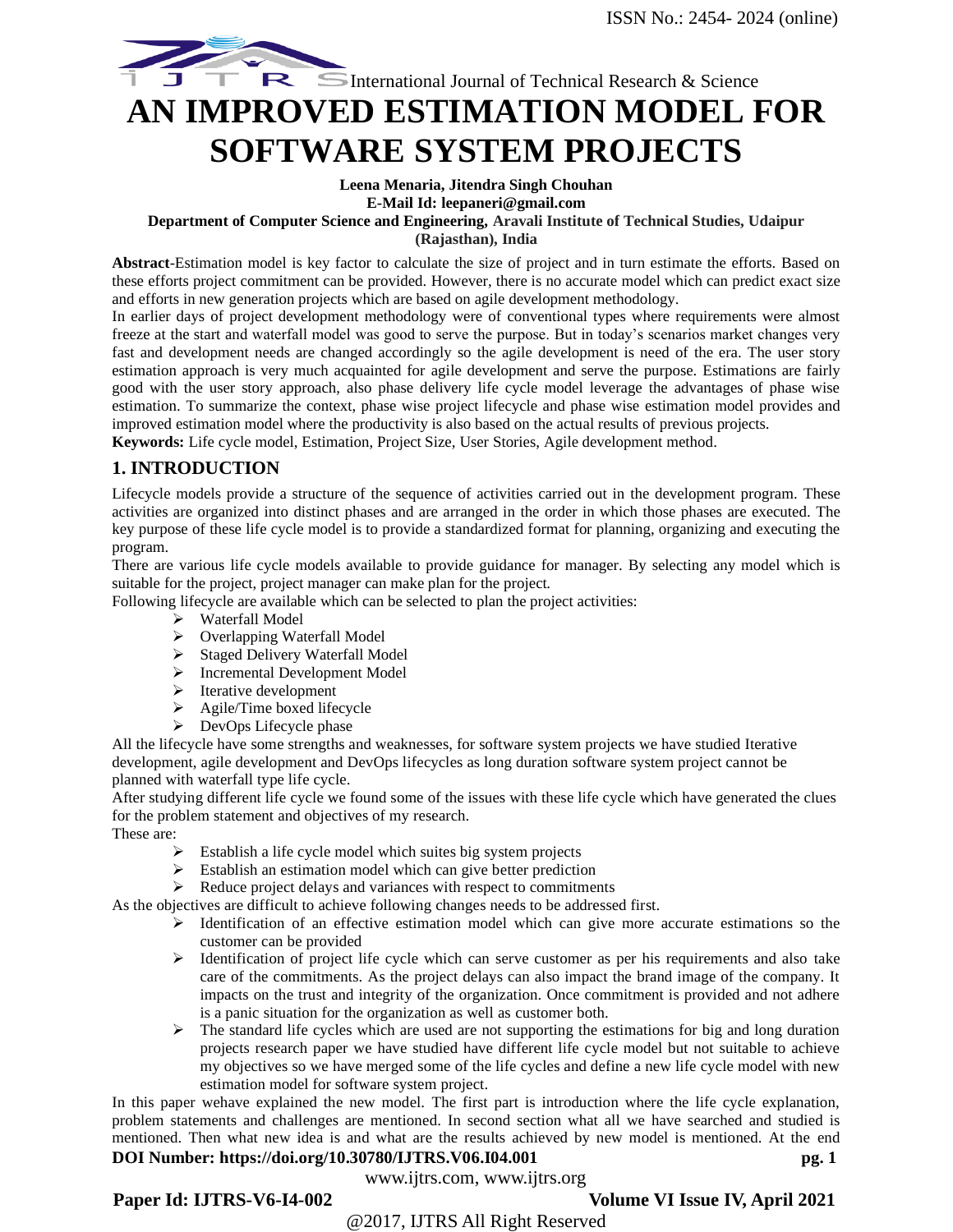# International Journal of Technical Research  $\&$  Science



conclusion of the work is mentioned.

# **2. LITERATURE REVIEW**

There are various types of research done on how to do estimation. Many approaches and research relevant to life cycle and estimation have been suggested. Let us discuss some of the work already done in this field.

Manzoor Ahmad Rather, Mr. Vivek Bhatnagar author of "A Comparative Study of Software Development Life Cycle Models" has concentrated on comparative studies of the life cycle model which suggests the lifecycles for the system project development. It has conclusion that waterfall and spiral lifecycle can be used for the system development but both has its own disadvantages and are not suitable to me because my prime objective is to provide better estimations and focus on customer delivery both. Also Costing is a factor for the organization because the organization works for a profit and both life cycles are not very much effective for us.

Murad Ali, Zubair A Shaikh, Eaman Ali author of "Estimation of Project Size Using User Stories" which suggests the abstract as there is no model which can provide an estimation on project size in agile. These paper is giving much insight about the estimations for system development projects but again this is suitable for agile development whereas my projects are not of agile development nature, these are the ling system projects which have clarity what type of architecture is required for the system , although some requirements may come later on.

So again some work is required for establishing the estimation model but the user stories based estimation method will work in my project with some improvements.

Adam Trendowicz, Jürgen Münch, Ross Jeffery author of "State of the Practice in Software Effort Estimation: A Survey and Literature Review" is suggesting what all type of methods are used by various industries.

In the paper author concluded that with respect to industrial trend , there is need to include various supporting processes in effort estimation like project and process management , risk management , change management, project negotiation etc. and also many of the industries estimates based on expert judgement only where the skill is also judged by the experts.

There should be some quantitative method to estimate like some size should be there and based on the productivity the calculations can be done.

Ritesh Tamrakar & Magne Jørgensen author of "Does the Use of Fibonacci Numbers in Planning Poker Affect Effort Estimates?"This paper has suggested that the author was not much confident to use Fibonacci series as he mentioned some limitations in the paper like the task they have considered were small in size , also the experienced person who were part of project were not much equipped with planning poker method , so the conclusion is it is good to use Fibonacci series but developers need to be careful while they are applying any non-linear scales Fibonacci series usage can speed up process of estimation and achieve the precision over the linear scales, a Fibonacci series may also be bias when there is too low effort values

# **3. NEW APPROACH**

In this new approach some of the points need to be taken care.

- $\triangleright$  All the broad level requirements should be compiled at starting of the project that is requirement analysis phase
- ➢ An architecture of the project should be finalized
- $\triangleright$  There should be an opportunity to take care the requirements analysis in between so customer feedbacks can be incorporated
- ➢ All the requirements are not much clear at the start so there should be mechanism to improve estimates within the project
- $\triangleright$  There should be some customer deliverable at some specified duration to ensure that customer is engaged with us and not in waiting mode till long duration.

The flow diagram of the life cycle is represented here



www.ijtrs.com, www.ijtrs.org

**DOI Number: https://doi.org/10.30780/IJTRS.V06.I04.001 pg. 2 Fig. 3.1 Phase Wise Delivery Model**

Paper Id: IJTRS-V6-I4-002 **Volume VI Issue IV, April 2021** 

@2017, IJTRS All Right Reserved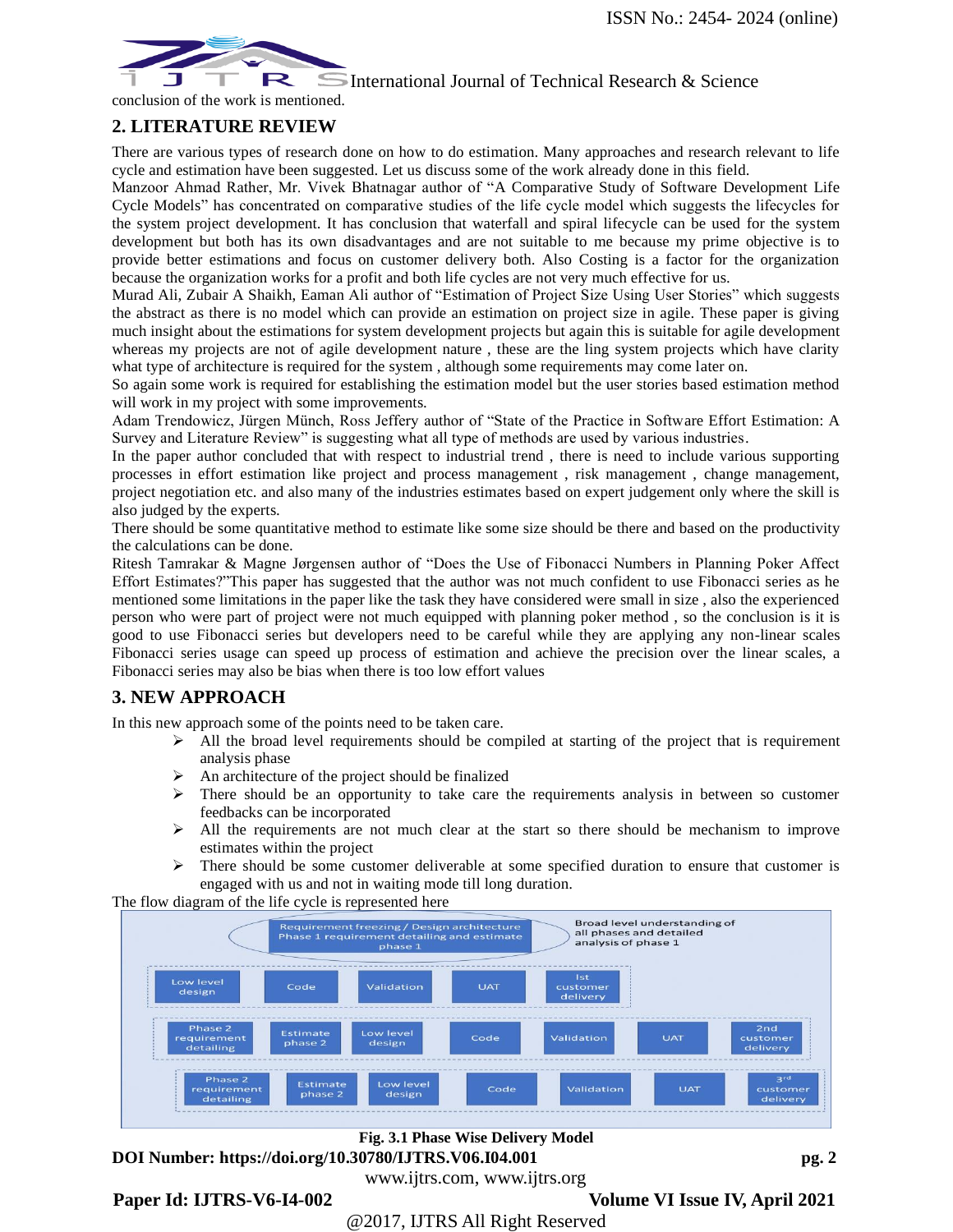#### R  $\Box$  International Journal of Technical Research & Science Above life cycle provide following benefits over other life cycles

- ➢ Requirement analysis is done at broad level, and for phase 1 detail estimation has been completed.
- ➢ Plan is prepared for the complete project.
- ➢ Decide and take agreement how many phases will there in the project
- $\triangleright$  According to the phases, estimations are done
- These estimations and customer deliveries are finalized as per plan
- ➢ Which features are to be provided in all phases are finalized

This life cycle is mixed of overlap waterfall, incremental delivery and agile methodology. This life cycle provides better estimation model where estimations can be done phase wise. Team will identify user story points as per complexity of the project and estimate the size as per the productivity. User story points will be assigned based on Fibonacci series and maximum points assignment will be 8, if story points are more than 8 points then these user stories need to be divided further.

Also user stories which are of 8 user stories point should not be exceeded so average productivity can be considered for all the user stories.

Method of estimation is

- ➢ Identify all user stories.
- $\triangleright$  Assign phases to all user stories
- $\triangleright$  Assign user story points as per Fibonacci series.
- $\triangleright$  Calculate the size and identify the efforts based on the organization productivity.
- $\triangleright$  This estimation will be done phase wise so for phase 1 firm estimation can be provided and for rest of phases broad level estimations will be done.

### **4. RESULTS**

By this new approach following results have been achieved which further analyzed by Mini tab.

It is visible thatwe have achieved improvement in our estimations. The long duration projects were divided in phases and the commitments are done for the phases so the difference between planned Vs actual gets reduced. To check this we have captured the project data of same type of duration for the Year 2019 and Year 2020 Below table is available for the data for year 2019 and 2020.

| Year of the project | Duration in years | Delay in days |  |
|---------------------|-------------------|---------------|--|
| 2019                | 2                 | 180           |  |
| 2019                | 2.2               | 225           |  |
| 2019                | 2.1               | 190           |  |
| 2019                | 2.5               | 120           |  |
| 2019                | 1.9               | 160           |  |
| 2019                | 2                 | 180           |  |
| 2019                | 2.2               | 200           |  |

#### **Table-4.1 Data Year 2019**

### **Table-4.2 Data Year 2020**

| Year of the project | Duration in years | Delay in days |
|---------------------|-------------------|---------------|
| 2020                | 2.1               | 154           |
| 2020                | 2                 | 142           |
| 2020                | 2.3               | 130           |
| 2020                | 2.5               | 125           |
| 2020                | 2.1               | 152           |
| 2020                | 1.8               | 138           |

This data was analysed by Mini tab which is a statistical analysis tool and software product which supports us to analyze the data. Following results are stating that there is significant improvement in average of both years delay days.

### **DOI Number: https://doi.org/10.30780/IJTRS.V06.I04.001** pg. 3

www.ijtrs.com, www.ijtrs.org @2017, IJTRS All Right Reserved

Paper Id: IJTRS-V6-I4-002 **Volume VI Issue IV, April 2021**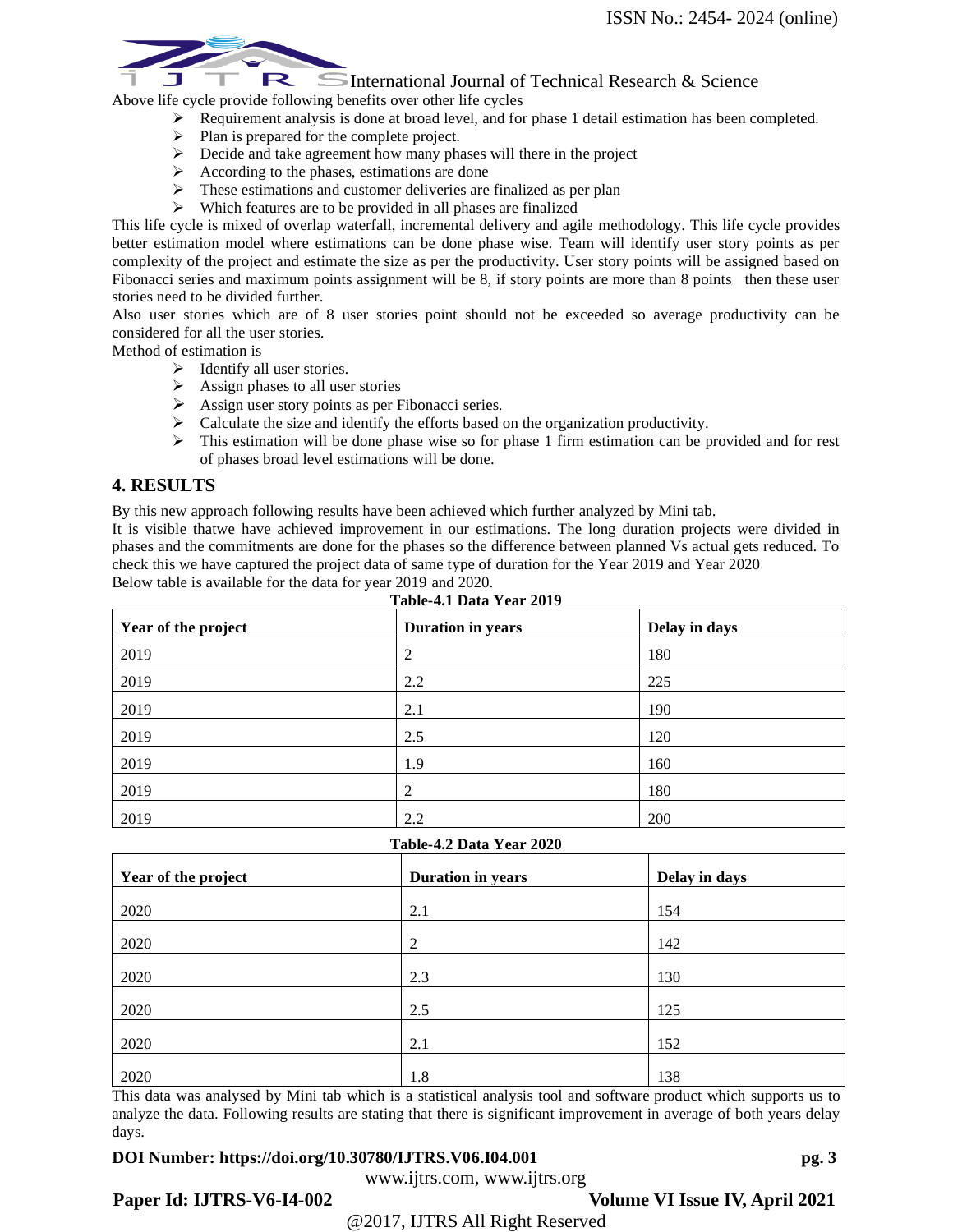

International Journal of Technical Research  $\&$  Science

The two-sample t-test is performed to check the improvement, this is a method used to test whether the unknown population means of two groups are equal or not. It is also known as the independent samples t-test.



#### **Fig. 4.1 Mini Tab Results**

# **CONCLUSION**

Selection of life cycle and estimation model is key factor for any project to be successful and to adhere the commitments.

- $\triangleright$  As per the project results it is concluded that any project planning and estimations need :
- $\geq$  Clear scope and requirements<br> $\geq$  Customer expectations
- ➢ Customer expectations
- ➢ Functional requirements as well as nonfunctional requirements
- ➢ Skill and resource knowledge about the subject
- ➢ Understanding of the estimation model by team
- ➢ Understanding of the requirements by team
- $\triangleright$  Selection of the project life cycle
- $\triangleright$  Understanding of risk management
- $\triangleright$  How to take care of changes

So to reduce the delay and adhere the commitments it is very much required to do good estimation at starting of the project and fine tune it with the time.

### **REFERENCES**

- [1] https://www.researchgate.net/publication/330760490\_A\_study\_on\_Life\_Cycle\_Assessment.
- [2] https://www.atlantis-press.com/proceedings/racs-15/25847782.
- [3] https://www.researchgate.net/publication/258877526\_State\_of\_the\_Practice\_in\_Software\_Effort\_Estimation\_ A\_Survey\_and\_Literature\_Review.
- [4] https://www.simulamet.no/sites/default/files/publications/Simula.simula.1282.pdf.
- [5] https://pdfs.semanticscholar.org/11a3/c3735e4b1e52747292fc2100c698d27c254c.pdf?\_ga=2.135019761.1235 06691.1616219555-61158397.1616219555.
- [6] https://support.minitab.com.
- [7] Barry Boehm, "Spiral Development: Experience, Principles, and Refinements", edited by Wilfred J. Hansen, 2000.
- [8] Roger Pressman, Software Engineering: A Practitioner's Approach, Sixth Edition, McGraw-Hill Publication.
- [9] K. K. Aggarwal, Yogesh Singh Software Engineering 3rd Edition.

### **DOI Number: https://doi.org/10.30780/IJTRS.V06.I04.001** pg. 4

www.ijtrs.com, www.ijtrs.org Paper Id: IJTRS-V6-I4-002 Volume VI Issue IV, April 2021

@2017, IJTRS All Right Reserved